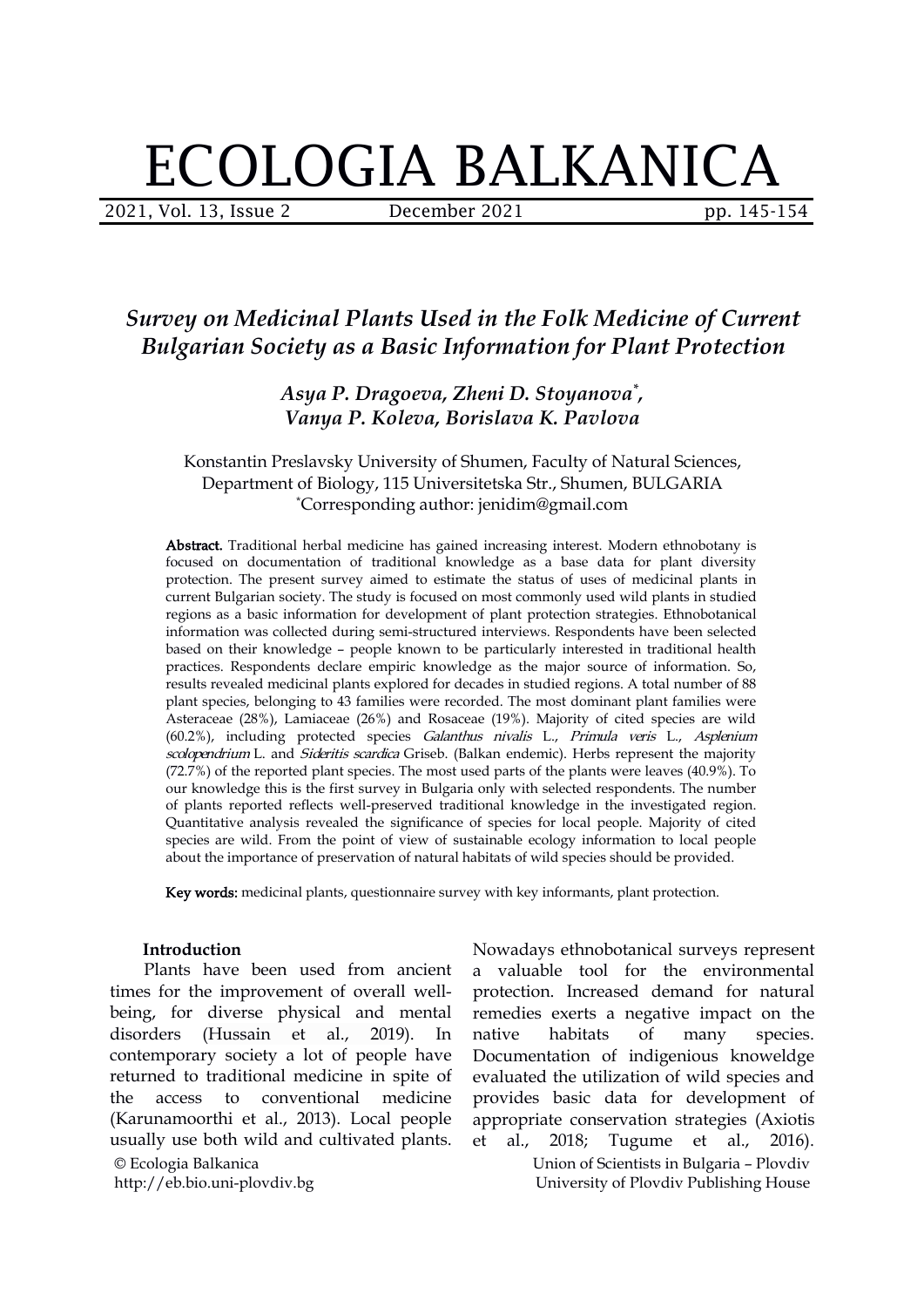Contemporary surveys in Bulgaria revealed previously selected increasing utilization of natural remedies and consequently – the necessity of development of sustainable strategies.

Despite of the small national territory geographic specificity of Bulgaria has resulted in the development of a great plant diversity (Assyov et al.,2012). Ethnobotanical surveys in Bulgaria aimed to preserve and maintain traditional knowledge passed down through parts of the plants were recorded. As a first generations (Kozuharova et al., 2013). Different approaches have been used in order to collect data in modern ethnobotany. Some studies involved a large number of random informants, others – selected informants, or both of them (Leporatti & Impieri, 2007; Rajaei & Mohamadi, 2012; Tsioutsiou et al., 2019). Since variability of traditional knowledge between different countries and cultures in contemporary surveys researchers have applied different quantitative ethnobotanical indices (Hussain et al., 2019).

The aim of this study is twofold: to estimate the status of the uses of medicinal plants in current Bulgarian society and to document the most commonly used wild plants in studied regions as a basic information for development of plant protection strategies.

### Materials and Methods

This research was conducted by collecting ethnobotanical information during semi-structured interviews with local knowledgeable persons. Field study was carried out over a period of approximately 2 years in central and northeastern Bulgaria. members (Faculty of Natural Sciences, University of Shumen, Bulgaria) carried out the survey. The students were trained to conduct an ethnobotanical survey. Questionnaires were prepared in order to document the most frequently used herbs and their most popular application. Respondents (key informants) have been

previously selected based on their knowledge – few people known to be particularly interested in traditional health practices. The demographic features of the people who accepted to participate in the interview were determined. Voluntary participation (informed consent obtained) was documented in questionnaires. Local plant names, growth form, source of plants (wild, cultivated, purchased) and utilized step of questionnairy, respondents were asked to show a sample of reported plant raw or dried. The mentioned plants were identified by Zheni Stoynova, expert plant taxonomist. Botanical species names were presented according to WFO (2021): World Flora Online. The family list is structured according to Angiosperm Phylogeny Group IV (Stevens, 2017).

Ethnobotany Club bachelor student use of the specie, divided by the number of ethnobotanical indices were estimated as described in other studies (Rehman et al., 2017; Tardío & Pardo-de- Santayana, 2008; Umair et al., 2017). The ethnobotanical indices are founded on the data obtained in the study: one of the respondents mentions the use of the reported species in the special use-category. Relative Frequency of Citation (RFC) is obtained by dividing the number of respondents who mention the use of the species, by the number of all respondents. It represents the fraction of informants that used a given plant and the local significance species. Use Value (UV) demonstrates the significance of a species by considering number of use reports. This index represents the sum of number of use reports of participants who mentioned each all respondents.

### Results

One approach to collect ethnobotanical information is purposefully selection of informants (Gao et a.l, 2019). In present survey a total of 15 interviews were conducted with knowledgeable respondents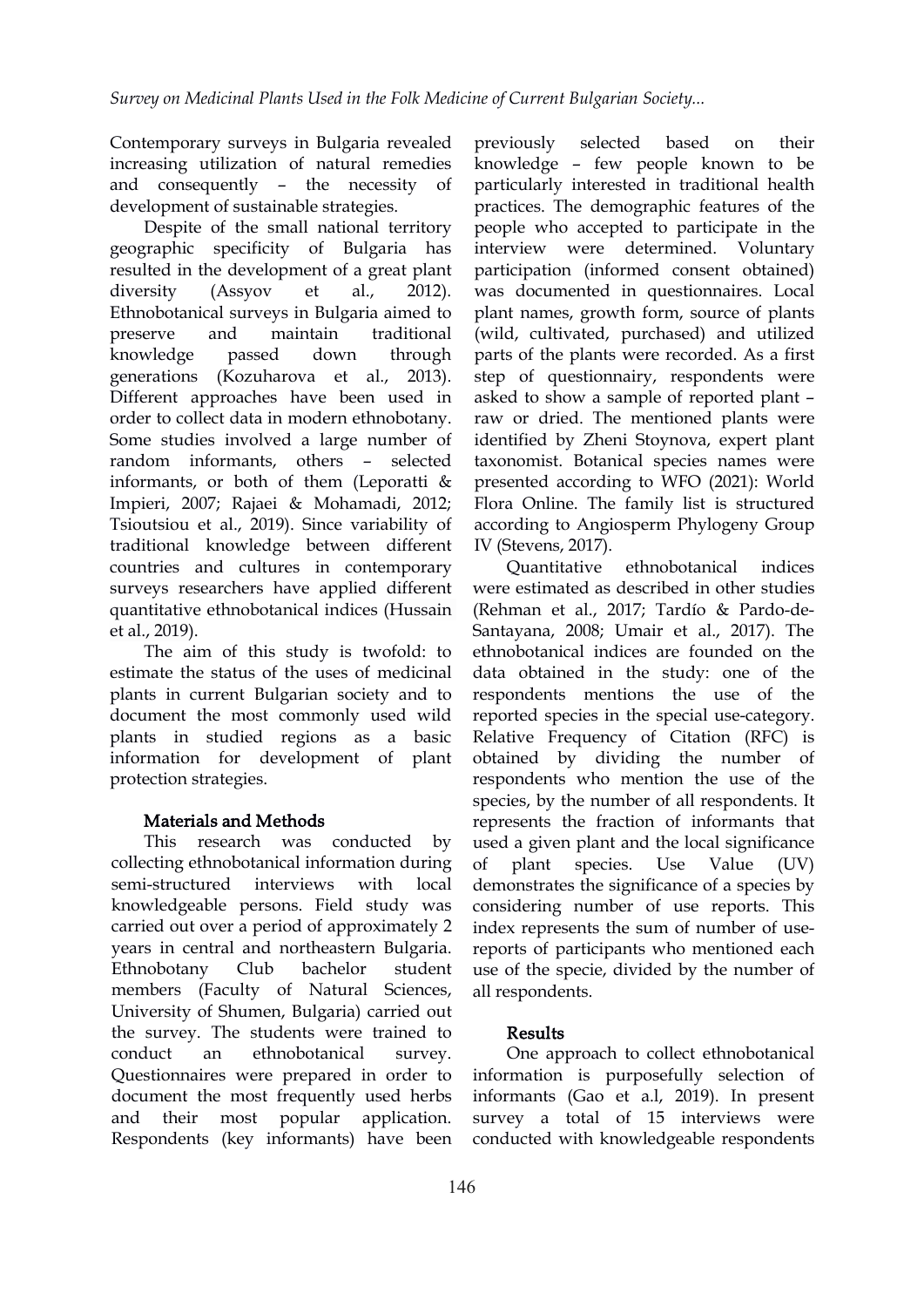from urban and rural areas in Bulgaria (Fig. 1).



Fig. 1. Regions in Bulgaria where the interviews were conducted.

Data about the source of ethnobotanical knowledge of informants is summarized in Table 1. The age of the informants ranged from 40 to 88 years old, more than half of the informants aged between 60 and 80. The majority of the respondents are well educated. Only two of them, women living in rural area at age of 88 and 73, had not finished high school. Female informants predominated in our study. The respondents declared to have an experience in traditional practices for more than ten years. A matter of interest is the source of ethnobotanical knowledge (The sum of percentage is more than 100 since there are more than one answer). Majority of respondents (80.00%) declared as a source of knowledge their relatives. Friends were pointed from 33.33% of respondents. A large proportion of respondents (66.67%) acquires information from specialized books. Only 20.00% have used internet as a source of information.

| Gender | Age<br>(years) | Place of living | Education         | Experience                | Source of ethnobotanical knowledge |                     |              |                           |  |
|--------|----------------|-----------------|-------------------|---------------------------|------------------------------------|---------------------|--------------|---------------------------|--|
|        |                |                 |                   | as a herbalist<br>(years) | <b>Relatives</b>                   | Friends             | <b>Books</b> | Intern<br>et              |  |
| W      | 40             | Small town      | university        | >15                       | Relatives                          |                     |              | $\boldsymbol{\chi}$       |  |
| W      | 40             | City            | high school       | >20                       | Relatives                          | X                   |              |                           |  |
| W      | 43             | City            | high school       | > 0                       | Parents                            |                     | X            | $\boldsymbol{\mathsf{x}}$ |  |
| W      | 45             | Village         | high school       | >20                       | Relatives                          |                     | X            |                           |  |
| W      | 56             | Small town      | high school       | >10                       | Mother                             |                     |              |                           |  |
| W      | 61             | Small town      | high school       | >15                       | Relatives                          |                     | X            |                           |  |
| W      | 63             | Small town      | high school       | >14                       |                                    | X                   | X            |                           |  |
| W      | 63             | City            | university        | >40                       |                                    |                     | X            |                           |  |
| W      | 70             | Village         | high school       | >50                       | Relatives                          | $\boldsymbol{\chi}$ | X            |                           |  |
| W      | 71             | Small town      | high school       | >30                       | Grandmother<br>herbalist           |                     | X            |                           |  |
| W      | 73             | Village         | basic school      | >30                       |                                    | $\boldsymbol{\chi}$ | X            |                           |  |
| W      | 88             | Village         | primary<br>school | >70                       | Mother&<br>grandmother             |                     |              |                           |  |
| M      | 49             | City            | university        | >10                       | Parents                            |                     | X            | $\boldsymbol{\mathsf{x}}$ |  |
| М      | 60             | Village         | high school       | >15                       | Father                             |                     |              |                           |  |
| M      | 68             | Village         | high school       | >20                       | Relatives                          | x                   | x            |                           |  |

Table 1. Source of ethnobotanical knowledge of respondents. *Legend:* W - woman, M - man.

Reported species are listed in Table 2, where plant families are cited in alphabetical order. Data on scientific name, local name, status (wild, cultivated or purchased) and parts used are included in the table. In this study were recorded a total number of 88 plant species, belonging to 43 families. The most

dominant plant families were Asteraceae (28%), Lamiaceae (26%) and Rosaceae (19%). The second mentioned were Amaryllidaceae (9.3%) and Apiaceae (9.3%).

Majority of cited species (53 species) are wild, including protected species Galanthus nivalis L., Primula veris L.,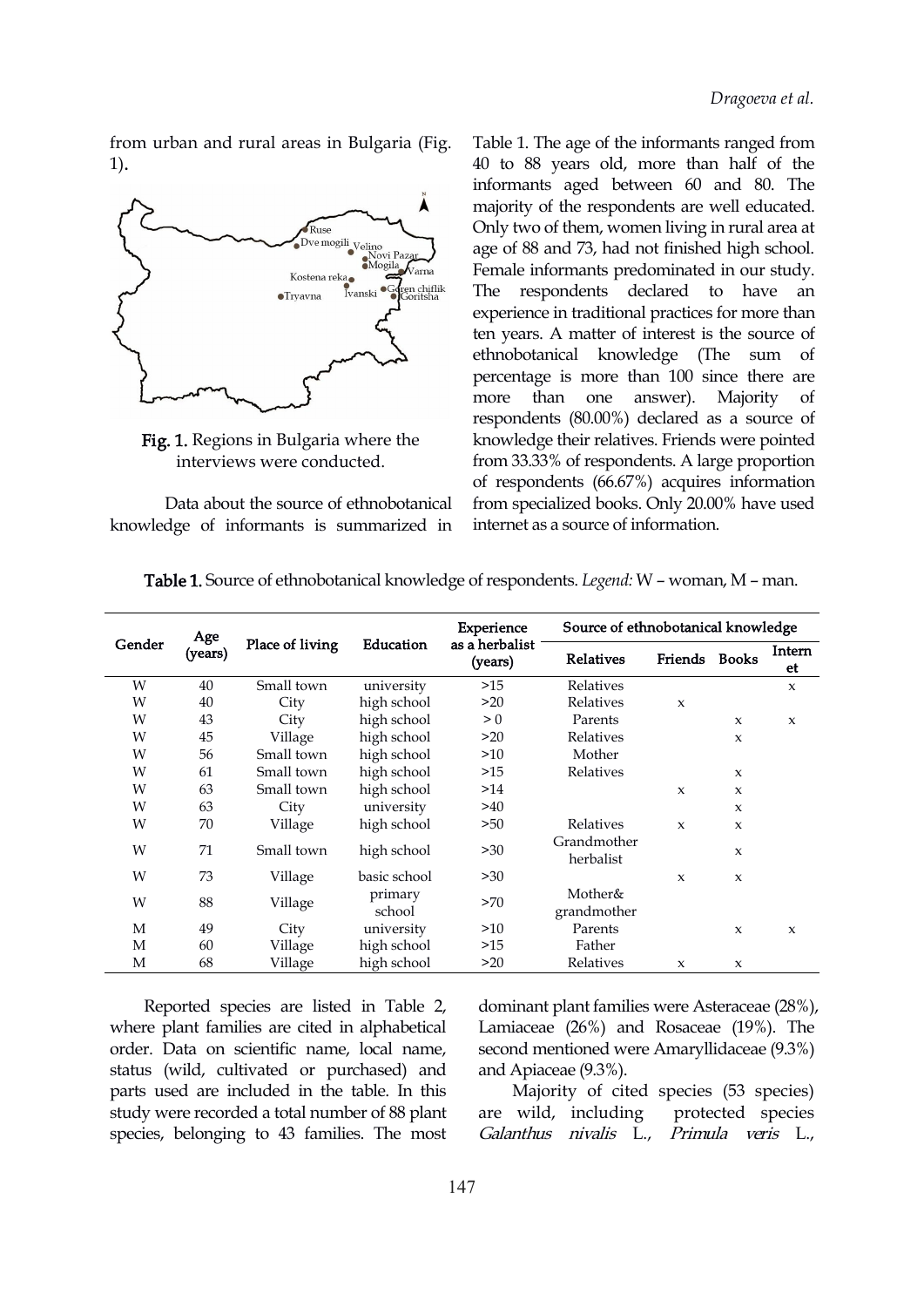Asplenium scolopendrium L. and Sideritis scardica Griseb. (Balkan endemic). Furthermore, 32 plant species are cultivated in the gardens/houses. Among cultivated plants 17 species are non native – 14 of them are grown in gardens as food or for decorative purposes; remaining 3 exotic plants are reported to be purchased.

Herbs represent the majority (72.7%) of the reported plant species. The second group are shrubs (10.2%) and trees (11.4%). Two species are subshrubs and only one representative – shrub/small tree, climbing shrub and climbing herb. The most used parts of the plants (above  $\sim$ 20%) were leaves (40.9%), followed by aerial parts (27.27%), fruits (21.6%). The second group (above ~10%) included flowers/flower parts (19.3%), root and rhizomes (12.5%) and seed/

nuts/ kernel (9.1%). Rarely used are tubers  $(2.3\%)$ , barks  $(2.3\%)$ , stems  $(1.1\%)$  and bulbs  $(1.1\%)$ .

In ethnobotanical surveys RFC and UV indices are used to select potential plant species for further scientific research (Table 2). The highest RFC was calculated for Hypericum perforatum (0.47), followed by Sambucus nigra, Achillea millefolium, Thymus sp. div., Urtica dioica (0.40) and Matricaria chamomilla (0.33). In the present study UV values of the reported species varied from 0.07 to 2.53. Hypericum perforatum (2.53), Urtica dioica (2.07), Matricaria chamomilla (1.80), Achillea millefolium (1.73), Thymus sp. div. (1.53) and *Anethum graveolens* (1.13) were the most utilized medicinal plant species with highest used value.

Table 2. List of plants used by respondents. Legend: Status: W - Wild, C - Cultivated, P -Purchased; Habit: H – herb, T – tree, S – shrub, sS – subshrub; S/T – shrub or small tree, Clh – climbing herb, Cls – climbing shrub; Part used: R – Root/rhizomes, St – Stem, L – Leaf, Fl – Flower, Fr - Fruit, Se – Seed, N – Nuts, AP – Aerial Parts, Tu – Tuber, B – Bulb, Bd – Buds, Ba – Bark, Stigma – Sgm, K – Kernel.

| Family/Scientific name           | Local name           | <b>Status</b>  | Habit       | Part used         | <b>RFC</b> | <b>UV</b> |
|----------------------------------|----------------------|----------------|-------------|-------------------|------------|-----------|
| Adoxaceae                        |                      |                |             |                   |            |           |
| Sambucus ebulus L.               | Trevist buz (Buzak)  | W              | H           | Fr, L             | 0.07       | 0.47      |
| Sambucus nigra L.                | Cheren buz           | W              | S/T         | $Fr$ , $Fl$ , $R$ | 0.40       | 0.87      |
| Amaryllidaceae                   |                      |                |             |                   |            |           |
| Allium sativum L.                | Chesun               | $\mathsf{C}$   | H           | L, Bu             | 0.13       | 0.40      |
| Allium ursinum L.                | Div chesun (Levurda) | W              | H           | L                 | 0.07       | 0.33      |
| Galanthus nivalis L.             | Kokiche              | W              | H           | Fl                | 0.07       | 0.13      |
| Allium siculum Ucria.            | Samardala            | $\mathsf{C}$   | H           | L                 | 0.07       | 0.40      |
| Anacardiace                      |                      |                |             |                   |            |           |
| Cotinus coggygria Scop.          | Smradlika            | W              | $\mathbf S$ | L                 | 0.2        | 0.87      |
| Apiaceae                         |                      |                |             |                   |            |           |
| Anethum graveolens L.            | Kopur                | $\mathsf{C}$   | H           | Fr, AP            | 0.2        | 1.13      |
| Apium graveolens L.              | Tselina              | $\mathsf{C}$   | H           | R, L              | 0.07       | 0.6       |
| Levisticum officinale W.D.J.Koch | Devisil              | $\mathsf C$    | Н           | R, L              | 0.07       | 0.33      |
| Pimpinella anisum L.             | Anason               | $\overline{C}$ | H           | Fr                | 0.07       | 0.13      |
| Asparagaceae                     |                      |                |             |                   |            |           |
| Convallaria majalis L.           | Momina sulza         | $\mathsf{C}$   | H           | F1                | 0.07       | 0.13      |
| Araceae                          |                      |                |             |                   |            |           |
| Arum maculatum L.                | Zmiyarnik            | W              | H           | Tu                | 0.07       | 0.07      |
| Araliaceae                       |                      |                |             |                   |            |           |
| <i>Hedera helix</i> L.           | Brushlyan            | W              | Cls         | L                 | 0.07       | 0.2       |
| Asphodelaceae                    |                      |                |             |                   |            |           |
| Aloe vera L.                     | Aloe                 | $\mathsf{C}$   | H           | L                 | 0.07       | 0.8       |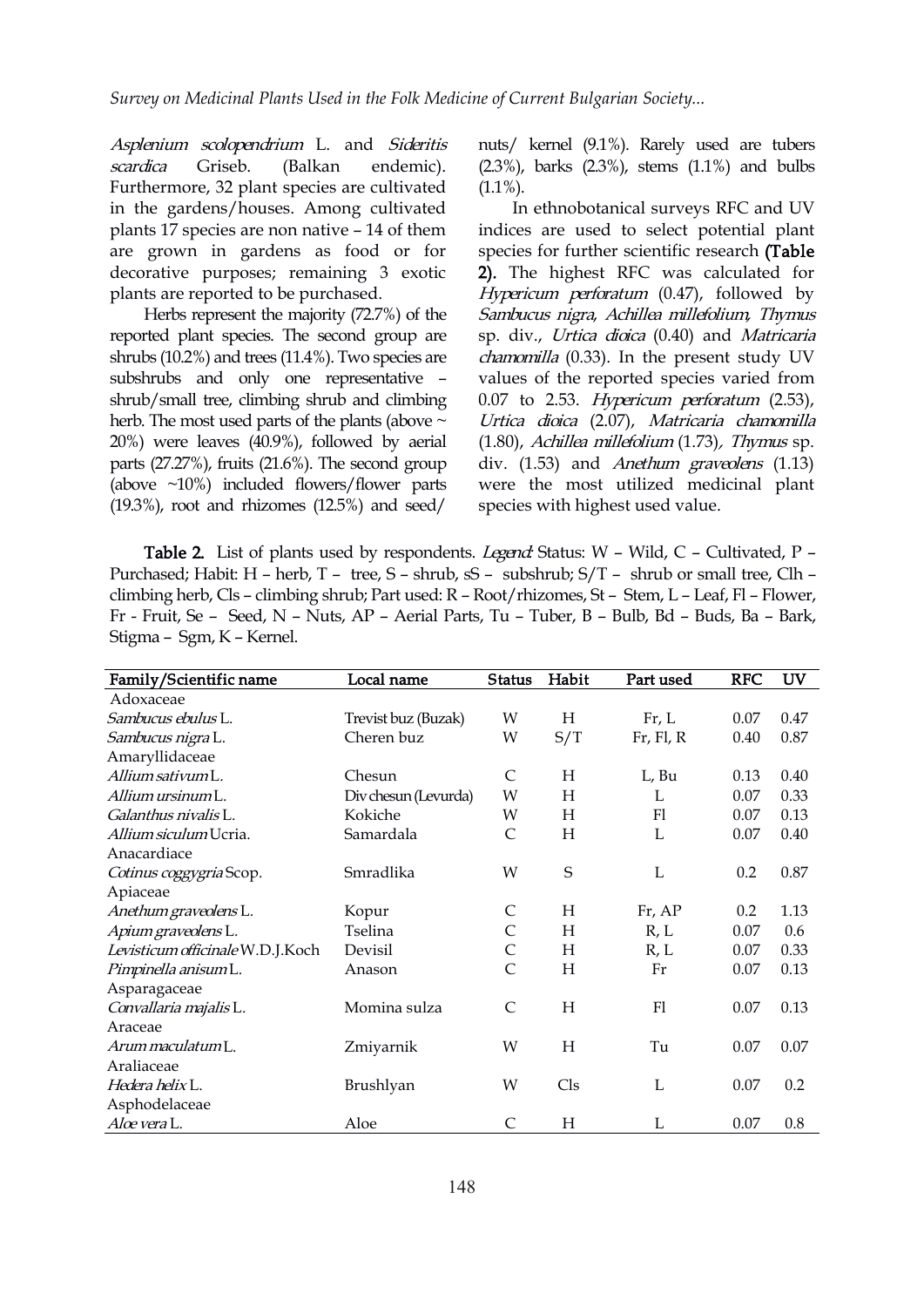| Aspleniaceae                            |                     |              |                           |              |      |      |
|-----------------------------------------|---------------------|--------------|---------------------------|--------------|------|------|
| Asplenium scolopendrium L.              | Volski ezik         | W            | H                         | L            | 0.07 | 0.2  |
| Asteraceae                              |                     |              |                           |              |      |      |
| Achillea millefoliumL.                  | <b>Byal</b> ravnets | W            | H                         | Fl, AP       | 0.40 | 1.73 |
| Arctium lappa L.                        | Repey               | W            | H                         | R, L         | 0.13 | 0.40 |
| Artemisia absinthium L.                 | Byal pelin          | W            | H                         | AP           | 0.07 | 0.07 |
| Calendula officinalis L.                | Neven               | $\mathsf{C}$ | H                         | $L$ , $F1$   | 0.2  | 0.73 |
| Carduus acanthoides L.                  | Magareshki trun     | W            | H                         | F1           | 0.07 | 0.2  |
| Cyanus segetum Hill                     | Sinya metlichina    | W            | H                         | F1           | 0.07 | 0.2  |
| Cichorium intybus L.                    | Sinya zhluchka      | W            | H                         | AP, R        | 0.13 | 0.40 |
| Matricaria chamomilla L.                | Layka               | W            | H                         | F1           | 0.33 | 1.80 |
| Tussilago farfara L.                    | Podbel              | W            | H                         | L            | 0.07 | 0.2  |
| Silybum marianum (L.) Gaertn.           | Byal trun           | W            | H                         | Fr           | 0.07 | 0.13 |
| Solidago virgaurea L.                   | Zlatna pruchitsa    | W            | H                         | AP           | 0.07 | 0.07 |
|                                         | Glukharche          |              |                           |              | 0.2  |      |
| Taraxacum campylodes G.E.Haglund        |                     | W            | H                         | AP, R        |      | 0.93 |
| Betulaceae                              |                     |              |                           |              |      |      |
| Betula pendula Roth                     | Byala breza         | $\mathsf C$  | $\mathbf T$               | L, Bd        | 0.07 | 0.27 |
| Corylus avellana L.                     | Leska               | W            | $\mathbf S$               | L, Fr, Ba    | 0.13 | 0.47 |
| Boraginaceae                            |                     |              |                           |              |      |      |
| Symphytum officinale L.                 | Zarasliche          | W            | H                         | AP, R        | 0.07 | 0.07 |
| <b>Brassicaceae</b>                     |                     |              |                           |              |      |      |
| Armoracia rusticana P.Gaertn.,          | Khryan              | $\mathsf{C}$ | H                         | $\mathbb{R}$ | 0.13 | 0.60 |
| B.Mey. & Scherb.                        |                     |              |                           |              |      |      |
| Brassica nigra (L.) W.D.J.Koch          | Cheren sinap        | W            | H                         | Se           | 0.07 | 0.27 |
| Cannabaceae                             |                     |              |                           |              |      |      |
| Humulus lupulus L.                      | Khmel               | W            | Clh                       | F1           | 0.07 | 0.20 |
| Caryophyllaceae                         |                     |              |                           |              |      |      |
| Herniaria glabra L.                     | Izsiplivche         | W            | H                         | AP           | 0.13 | 0.20 |
| Crassulaceae                            |                     |              |                           |              |      |      |
| Sedum maximum (L.) Suter                | Debela mara         | W            | H                         | L            | 0.07 | 0.07 |
| Cucurbitaceae                           |                     |              |                           |              |      |      |
| Cucurbita pepoL.                        | Tikva               | $\mathsf{C}$ | H                         | Fr, Se       | 0.07 | 0.53 |
| <i>Ecballium elaterium</i> (L.) A.Rich. | Luda krastavitsa    | W            | H                         | Fr           | 0.07 | 0.13 |
| Ericaceae                               |                     |              |                           |              |      |      |
|                                         | Chervena            |              |                           |              |      |      |
| Vaccinium vitis-idaea L.                | borovinka           | W            | sS                        | Fr, L        | 0.07 | 0.40 |
| Equisetaceae                            |                     |              |                           |              |      |      |
| Equisetum arvense L.                    | Polski khvosht      | W            | H                         | AP           | 0.07 | 0.33 |
| Fabaceae                                |                     |              |                           |              |      |      |
| Galega officinalis L.                   | Zhablek             | W            | $\boldsymbol{\mathrm{H}}$ | ${\rm AP}$   | 0.07 | 0.13 |
| Phaseolus vulgaris L.                   | Fasul               | $\mathsf{C}$ | H                         | Fr-husk      | 0.07 | 0.20 |
| Gentianaceae                            |                     |              |                           |              |      |      |
| Centaurium erythraea Rafn               | Cherven kantarion   | W            | H                         | AP           | 0.07 | 0.20 |
| Geraniaceae                             |                     |              |                           |              |      |      |
| Geranium macrorrhizum L.                | Zdravets            | C            | H                         | L            | 0.07 | 0.27 |
| Pelargonium zonale (L.) L'Hér. ex       |                     |              |                           |              |      |      |
| Aiton                                   | Mushkato            | $\mathsf{C}$ | H                         | L            | 0.07 | 0.07 |
| Ginkgoaceae                             |                     |              |                           |              |      |      |
| Ginkgo biloba L.                        | Ginko               | $\mathsf{C}$ | $\mathbf T$               | L            | 0.07 | 0.20 |
| Hypericaceae                            |                     |              |                           |              |      |      |
|                                         | Zhult kantarion     | W            | H                         | AP           |      | 2.53 |
| Hypericum perforatum L.<br>Iridaceae    |                     |              |                           |              | 0.47 |      |
|                                         |                     |              |                           |              |      |      |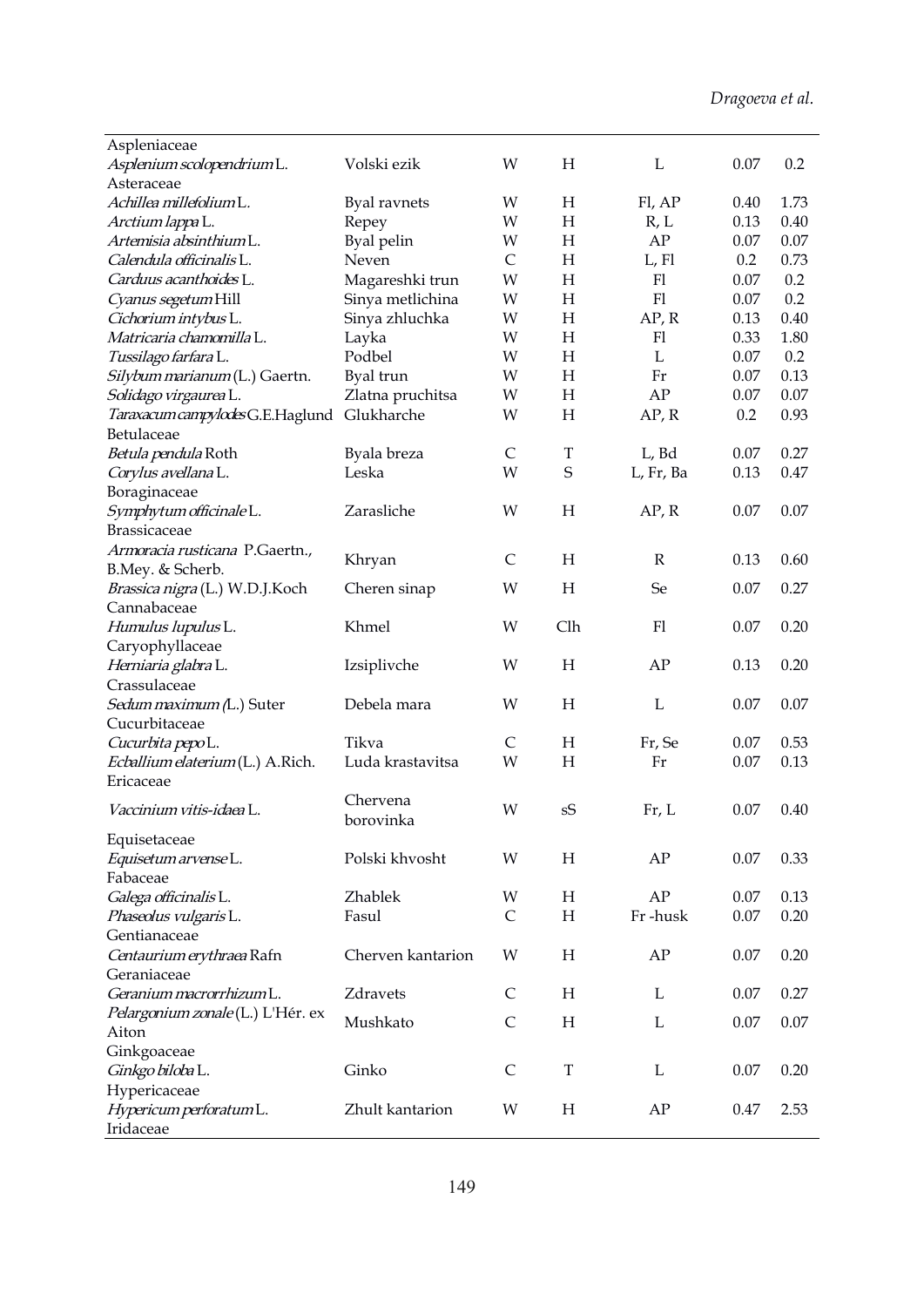| Crocus sativus L.                                   | Shafran            | $\mathsf{C}$ | H                         | Sgm              | 0.07 | 0.07 |
|-----------------------------------------------------|--------------------|--------------|---------------------------|------------------|------|------|
| Juglandaceae                                        |                    |              |                           |                  |      |      |
| <i>Juglans regia</i> L.                             | Orekh              | $\mathsf C$  | $\mathbf T$               | L, N, green husk | 0.13 | 0.80 |
| Lamiaceae                                           |                    |              |                           |                  |      |      |
| Lavandula latifolia Medik.                          | Lavandula          | $\mathsf{C}$ | H                         | L, Fl            | 0.13 | 0.93 |
| Marrubium vulgareL.                                 | Pchelnik           | W            | H                         | AP               | 0.07 | 0.07 |
| Melissa officinalis L.                              | Matochina          | W            | H                         | AP               | 0.27 | 0.53 |
| Mentha spicata L.                                   | Dzhodzhen          | W            | H                         | AP               | 0.13 | 0.53 |
| Menthasp.                                           | Menta              | W            | H                         | ${\rm AP}$       | 0.13 | 0.60 |
| Ocimum basilicum L.                                 | <b>Bosilek</b>     | $\mathsf{C}$ | H                         | L                | 0.13 | 0.53 |
| Origanum vulgareL.                                  | Rigan              | W            | $\boldsymbol{\mathrm{H}}$ | AP               | 0.27 | 0.87 |
| Rosmarinus officinalis L.                           | Rozmarin           | $\mathsf C$  | $\mathbf S$               | L                | 0.07 | 0.27 |
| Salvia officinalis L.                               | Gradinski chay     | $\mathsf{C}$ | sS                        | $\mathbf L$      | 0.07 | 0.27 |
| Sideritis scardica Griseb.                          | Mursalski chay     | W            | $\boldsymbol{\mathrm{H}}$ | AP               | 0.13 | 0.67 |
| Thymus sp.div.                                      | Mashterka          | W            | H                         | AP               | 0.40 | 1.53 |
| Lauraceae                                           |                    |              |                           |                  |      |      |
| Laurus nobilis L.                                   | Dafinov list       | ${\bf P}$    | $\mathbf T$               | $\mathbf L$      | 0.07 | 0.13 |
|                                                     |                    |              |                           |                  |      |      |
| Malvaceae                                           |                    |              |                           |                  |      |      |
| Malva sylvestris L.                                 | Kamilyak, slez     | W            | $H_{\rm}$                 | L, Fl            | 0.07 | 0.33 |
| Tilia sp.                                           | Lipa               | W            | $\mathbf T$               | F1               | 0.2  | 0.47 |
| Moraceae                                            |                    |              |                           |                  |      |      |
| Ficus carica L.                                     | Smokinya           | $\mathsf{C}$ | $\mathbf T$               | L, Fr            | 0.13 | 0.93 |
| Papaveraceae                                        |                    |              |                           |                  |      |      |
| Chelidonium majus L.                                | Zmiysko mlyako     | W            | $\boldsymbol{\mathrm{H}}$ | AP               | 0.13 | 0.33 |
| Pinaceae                                            |                    |              |                           |                  |      |      |
| Pinus sylvestris L.                                 | Byal bor           | W            | $\mathbf T$               | L, young shoots  | 0.13 | 0.33 |
| Plantaginaceae                                      |                    |              |                           |                  |      |      |
| Plantago major L.                                   | Zhivovlek          | W            | H                         | L                | 0.13 | 0.47 |
| Poaceae                                             |                    |              |                           |                  |      |      |
| Avena sativa L.                                     | Oves               | $\mathsf{C}$ | H                         | Se, St           | 0.13 | 0.60 |
| Zea mays L.                                         | Tsarevitsa         | $\mathsf{C}$ | H                         | Se, Sgm          | 0.13 | 0.60 |
| Polygonaceae                                        |                    |              |                           |                  |      |      |
| Persicaria hydropiper (L.) Delarbre Vodno piperiche |                    | W            | H                         | AP               | 0.07 | 0.13 |
| Primulaceae                                         |                    |              |                           |                  |      |      |
| Primula veris L.                                    | Iglika             | $\mathsf{C}$ | H                         | Fl, R            | 0.07 | 0.20 |
| Ranunculaceae                                       |                    |              |                           |                  |      |      |
| Nigella sativa L.                                   | Posevna chelebitka | $\mathsf{C}$ | H                         | Se               | 0.07 | 0.07 |
| Rosaceae                                            |                    |              |                           |                  |      |      |
| Agrimonia eupatoria L.                              | Kamshik            | W            | H                         | AP               | 0.07 | 0.07 |
| Aronia melanocarpa (Michx.) Elliott Aroniya         |                    | $\mathsf{C}$ | $\mathbf S$               | Fr               | 0.07 | 0.20 |
| Crataegus monogyna Jacq.                            | Glog               | W            | $\mathsf S$               | L, Fr, Fl        | 0.40 | 0.87 |
| Fragaria vesca L.                                   | Gorska yagoda      | W            | $H_{\rm}$                 | L, Fr            | 0.07 | 0.27 |
| Prunus persica (L.) Batsch                          | Praskova           | $\mathsf C$  | $\mathbf T$               | Fr, K            | 0.07 | 0.47 |
| Rosa canina L.                                      | Shipka             | W            | $\mathsf S$               | Fr               | 0.27 | 0.80 |
| Rosa damascena Herrm.                               | Roza               | $\mathsf C$  | $\mathbf S$               | F1               | 0.07 | 0.27 |
| Rubus idaeus L.                                     | Malina             | $\mathsf{C}$ | $\mathsf S$               | L, R, Fr         | 0.13 | 0.60 |
| Rubiaceae                                           |                    |              |                           |                  |      |      |
| Galium verum L.                                     |                    | W            | H                         | AP               | 0.07 | 0.07 |
| Salicaceae                                          | Enyovche           |              |                           |                  |      |      |
|                                                     |                    |              |                           |                  |      |      |
| Salix alba L.                                       | Byala vurba        | W            | $\mathbf T$               | Ba               | 0.07 | 0.33 |
| Sapindaceae                                         |                    | W            | $\mathbf T$               | $\rm Se$         |      |      |
| Aesculus hippocastanumL.                            | Konski kesten      |              |                           |                  | 0.07 | 0.13 |

|  | Survey on Medicinal Plants Used in the Folk Medicine of Current Bulgarian Society |  |  |
|--|-----------------------------------------------------------------------------------|--|--|
|  |                                                                                   |  |  |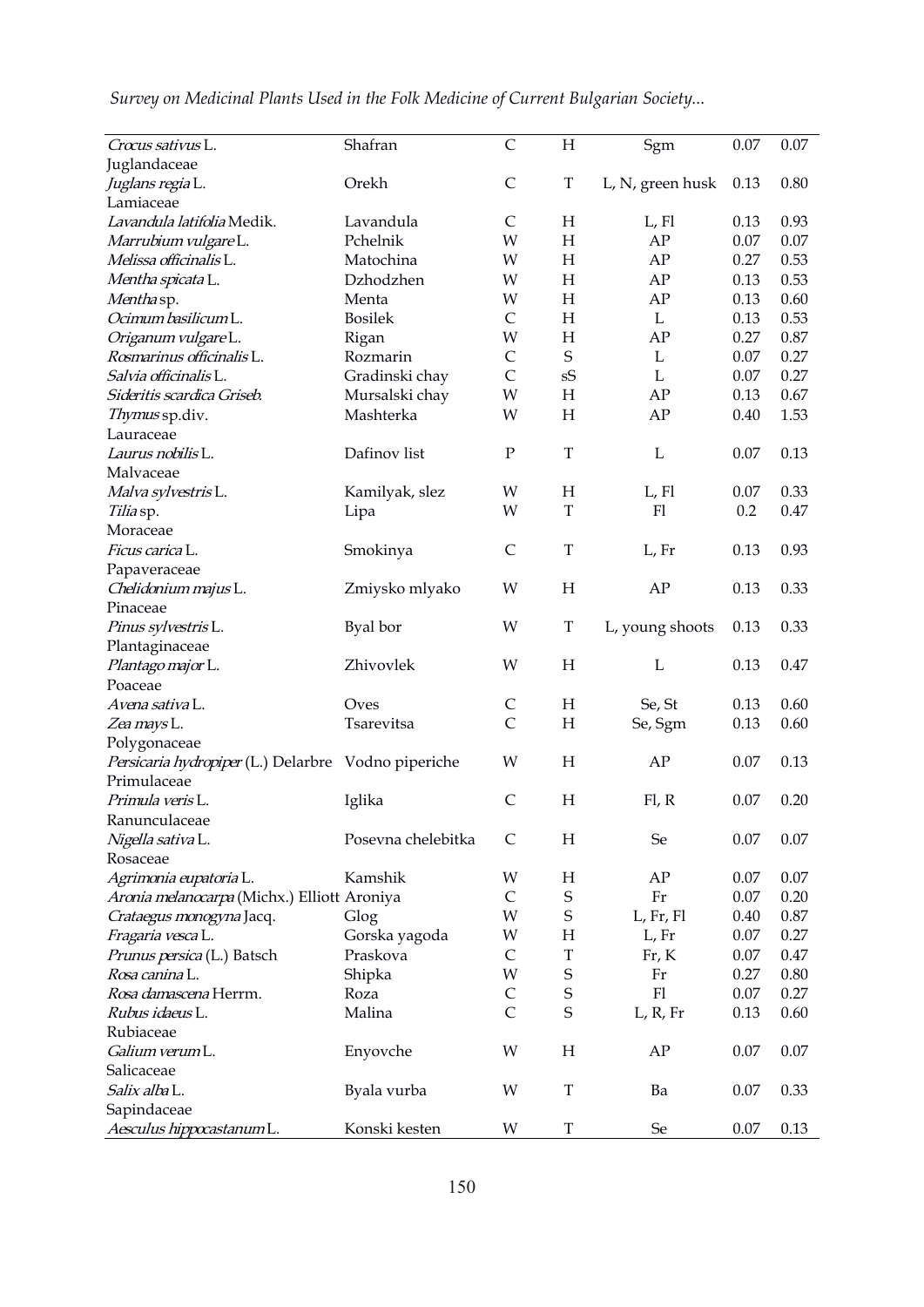| Solanaceae                |              |   |   |        |      |      |
|---------------------------|--------------|---|---|--------|------|------|
| Lycium barbarum L.        | Godzhi beri  |   | S | Fr     | 0.07 | 0.40 |
| Solanum tuberosumL.       | Kartof       |   | H | Tu     | 0.07 | 0.07 |
| Urticaceae                |              |   |   |        |      |      |
| <i>Urtica dioica</i> L.   | Kopriva      | W | H | AP L R | 0.40 | 2.07 |
| Zingiberaceae             |              |   |   |        |      |      |
| Curcuma longa L.          | Kurkuma      |   | H |        | 0.07 | 0.40 |
| Zingiber officinaleRoscoe | Dzhindzhifil | Р | H | R      | 0.13 | 0.47 |
|                           |              |   |   |        |      |      |

#### Discussion

Analysis of the source of damaged. ethnobotanical knowledge of respondents demonstrate persistence of oral empiric folk knowledge in Bulgaria nowadays. Specialized books usage is connected with well documented during years knowledge and valuable books written in the past (Kozuharova et al., 2013). It should be noted, that people who pointed internet as a source of information declared also exotic plants revealed relatives. So, ethnobotanical data revealed medicinal plants explored for decades in these regions.

ethnobotanical studies in different parts of the world have been published. Such researches are necessary to protect ethnobotanical data and to estimate dynamic of local knowledge in modern society (Menale et al., 2016; Pardo-de- Santayana et al., 2015). Depending on geographic, sociological and cultural distinctives every local study contributes to global knowledge. Our data could be compared with other data from the same region. We found some differences about prevalent plant families, but Lamiaceae, Asteraceae and Rosaceae are amongst the most represented families in other studies collection of in Greece (Tsioutsiou et al., 2019), Turkey (Akaydin et al., 2013) and previous surveys in Bulgaria (Kozuharova et al., 2013; Kültür & Sami; 2009; Leporatti & Ivancheva, 2003).

Different plant parts are used to treat different diseases because of specific chemical constituents (Nguyen et al. 2019). may explain Reported preferred use of leaves could be considered as a sustainable harvesting

approach, since the whole plant is not Similar results have been presented in other studies (Axiotis et al., 2018; Chaachouay et al., 2019; Rehman et al., 2017). Leaves are easily collected and being metabolitically most active parts of plant numerous valuable chemical compounds (Khan et al., 2018).

Recently, results of numerous (Quave et al., 2012). Wild plant species are Results of present study revealed predominant use of wild plants. Cited dynamics of traditional knowledge. It is known that during centuries foreign medicine plants have been incorporated into local practices cited in other surveys as a major source for including endemic and endangered species (Tsioutsiou et al., 2019). In Bulgaria, Galanthus nivalis L. and Primula veris are included in Biological Diversity Act (2002), Annex 3 and Annex 4. Asplenium scolopendrium L. and Sideritis scardica Griseb are under a regime for special protection and use determined by Ordinance № RD – 162/25.02.2021 (State Gazzette, № 20/2021) issued by the Minister of Environment and Water. Their gathering for trade use is prohibited throughout the country. The same order sets eligible quantities for collection of Primula veris. Habitat destruction is a major problem of exploration of wild medicinal plants (Axiotis et al. 2018). It should be noted that one and the same medicinal plant grown in particular regions could possess different therapeutical properties. Epigenetic factors phenotypic variations. Contemporary studies have established that plant chemical constituents depend on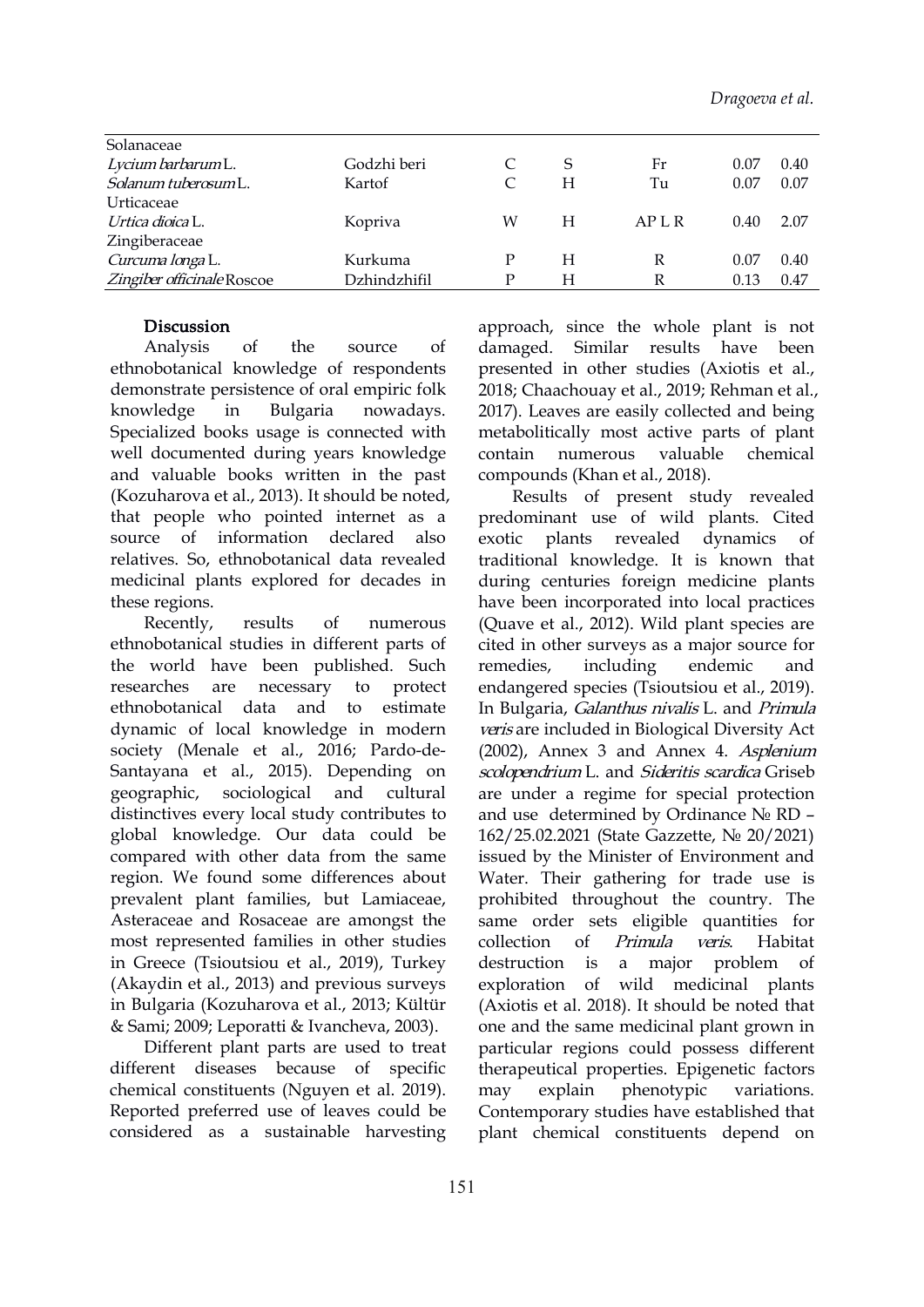environmental conditions (Hao & Xiao, 2018). So, education of local people, sustainable utilization of plants and preservation of natural habitats are of global importance.

In recent decades еthnobotanical studies have been provided in different regions of Bulgaria, but quantitative methods have only very recently received attention. Relative frequency of citation (RFC) and use value (UV) revealed prevalent use of well-known species and their proven pharmacological properties. RFC signifies the local importance of each species (Umair et al., 2017). Reported species with highest RFC are widely distributed in the studied regions. Obviously, these plants are commonly used by respondents. In some cases, the most common species reported are in agreement with those cited from Bulgaria maps and floristic elements. Fourth neighbouring countries – Matricaria chamomilla (Axiotis et al., 2018; Tsioutsiou et al., 2019), Urtica dioica, Hypericum perforatum (Akaydin et al., 2013). Only Hypericum perforatum and Matricaria chamomilla were mentioned in previous survey in Bulgaria (Kozuharova et al., 2013). UV evaluates use reports of the species known locally (Axiotis et al., 2018). The high UV indicates the extensive use of listed species for the treatment of various ailments (Hussain et al., Gazzette, 2019).<br>Conclusion

To our knowledge this is the first survey in Bulgaria only with selected respondents. The number of plants species reported reflects well-preserved traditional knowledge in the studied region. Relatives were pointed as a basic source of information indicating that this valuable heritage passed down through the generations. So, traditionally used in the studied region species were listed in the paper. Quantitative analysis revealed the significance of species for local people. Majority of cited species are wild. From the doi: 10.1186/s13002-019-0316-1.

point of view of sustainable ecology information to local people about the importance of preservation of natural habitats of wild species should be provided.

## Acknowledgments

This work has been supported by the Bulgarian Ministry of Education and Science, grant no. RD-08-67/25.01.2021.

### References

- Akaydin, G., Simşek, I., Arituluk, Z.C., & Yeşilada, E. (2013). An ethnobotanical survey in selected towns of the Mediterranean subregion (Turkey). Turkish Journal of Biology, <sup>37</sup>, 230–247. doi: [10.3906/biy-1010-139.](https://doi.org/10.3906/biy-1010-139)
- Assyov, B., Petrova, A., Dimitrov, D., & Vassilev, R. (2012). Conspectus of the Bulgarian vascular flora. Distribution revised and enlarged edition. Sofia, biodiversity foundation.
- Axiotis, E., Halabalaki, M., & Skaltsounis, L.A. (2018). An Ethnobotanical Study of Medicinal Plants in the Greek Islands of North Aegean Region. Frontiers of Pharmacology, <sup>9</sup>, 409. doi: [10.3389/fphar.2018.00409](https://doi.org/10.3389/fphar.2018.00409).
- Biological Diversity Act. (2002). State 77, 09.08.2002. (In Bulgarian).
- Chaachouay, N., Benkhnigue, O., Fadli, M., El Ibaoui, H., & Zidane, L. (2019). Ethnobotanical and ethnopharmacolo gical studies of medicinal and aromatic plants used in the treatment of metabolic diseases in the Moroccan Rif. Heliyan, 5(10), e02191. [doi:](https://doi.org/10.1016/j.heliyon.2019.e02191) 10.1016/j.heliyon.2019.e02191.
- Gao, L., Wei, N., Yang, G., Zhang, Z., Liu, G., & Cai, C. (2019). Ethnomedicine study on traditional medicinal plants in the Wuliang Mountains of Jingdong, Yunnan, China. Journal of Ethnobiology & Ethnomedicine, 15, 41.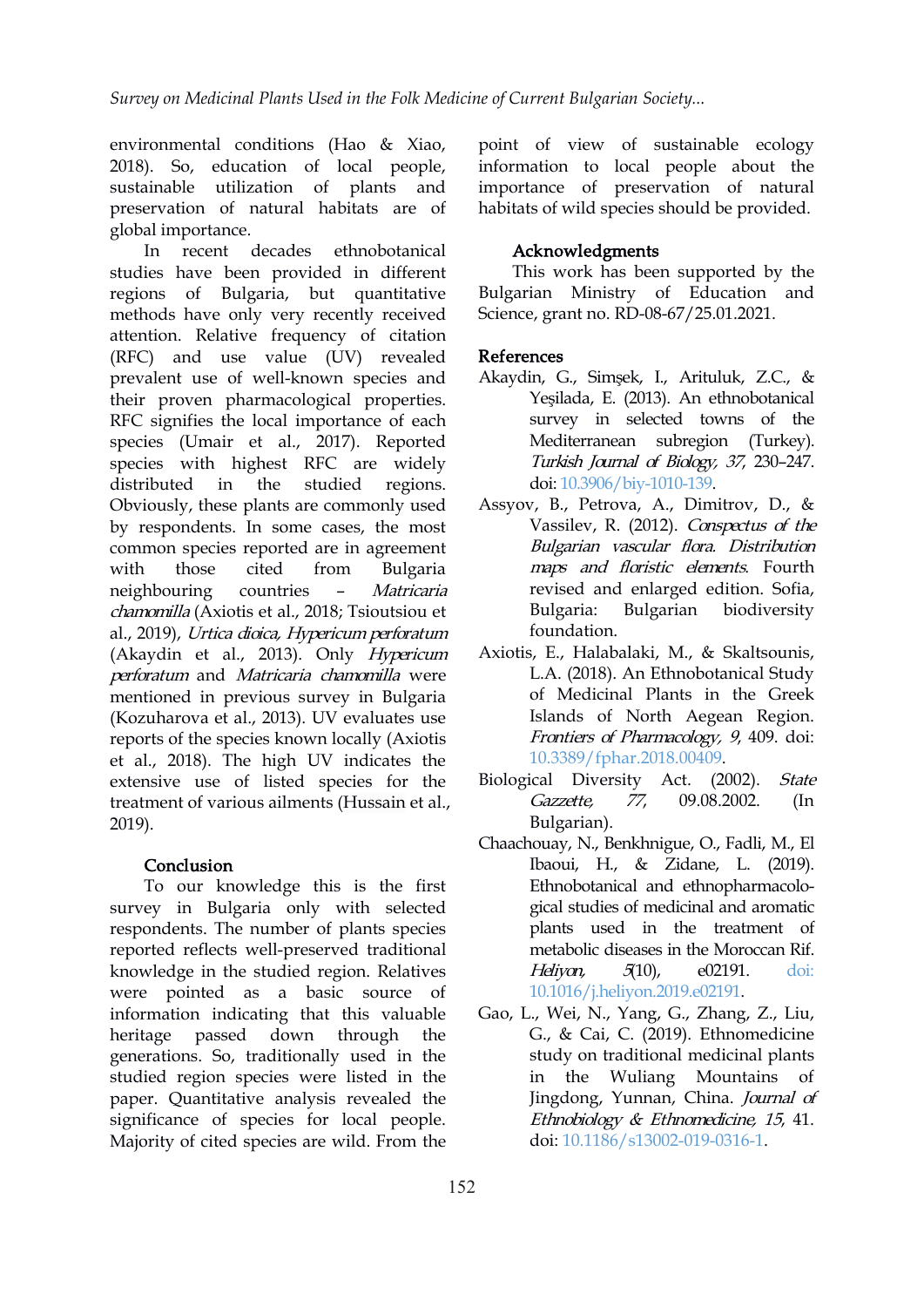- Hao, D.-C., & Xiao, P.-G. (2018). Deep in shadows: Epigenetic and epigenomic regulations of medicinal plants. Chinese Herbal Medicines, 10(3), 239– 248. [10.1016/j.chmed.2018.02.003](https://doi.org/10.1016/j.chmed.2018.02.003).
- Hussain, S., Hamid, A., Ahmad, K.S., Mahmood, A., Nawaz, F., & Ahmad, H. (2019). Quantitative ethnopharma cological profiling of medicinal communities of Rawalakot, District Poonch, Azad Jammu and Kashmir, Farmacognosia, <sup>29</sup>, 665–676. doi: [10.1016/j.bjp.2019.06.008.](https://doi.org/10.1016/j.bjp.2019.06.008)
- Karunamoorthi, K., Jegajeevanram, K., Vijayalakshmi, J., & Mengistie, E. (2013). Traditional Medicinal Plants: A Source of Phytotherapeutic Modality in Resource- Constrained Health Care Settings. Journal of Evidence-Based Complementary & Alternative Medicine, 18(1), 67-74. doi: [10.1177/2156587212460241](http://dx.doi.org/10.1177/2156587212460241).
- Khan, M.T., Ahmad, L., & Rashid, W. (2018). Ethnobotanical Documentation of Traditional Knowledge about Medicinal Plants used by Indigenous People in Talash Valley of Dir Lower, Intercultural Ethnopharmacology, 7(1), 8-24. doi: [10.5455/jice.20141211071136](https://doi.org/10.5455/jice.20141211071136).
- Kozuharova, E., Benbassat, N., & Getov, I. (2014). Ethnobotanical records of not yet documented therapeutic effects of some popular Bulgarian medicinal plants. Emirates Journal of Food and Agriculture, <sup>26</sup>(7), 647–651. doi: [10.9755/ejfa.v26i7.18200](http://dx.doi.org/10.9755/ejfa.v26i7.18200).
- Kozuharova, E., Lebanova, H., Getov, I., Benbassat, N., & Napier, J. (2013). Descriptive study of contemporary Based CAM? status of the traditional knowledge on medicinal plants in Bulgaria. African Journal of Pharmacy and  $Pharmacology, 75, 185-198.$  doi: Rajaei, [10.5897/AJPP12.871.](https://doi.org/10.5897/AJPP12.871)
- Kültür, Ş. & Sami, S.N., 2009. Medicinal plants used in Isperih (Razgrad-

Bulgaria) district. *Turkish Journal Of Pharmaceutical Sciences, 6*(2): 107–124.

- Leporatti, M.L., & Impieri, M. (2007). Ethnobotanical notes about some uses of medicinal plants in Alto Tirreno Cosentino area (Calabria, Southern Italy). *Journal of* Ethnobiology and Ethnomedicine, <sup>3</sup>:34. doi: [10.1186/1746-4269-3-34.](https://doi.org/10.1186/1746-4269-3-34)
- shrubs used by indigenous Leporatti, M.L. & Ivancheva, S. (2003). Pakistan. *Revista Brasileira d*e medicine of Bulgaria and Italy. *Journal* Preliminary comparative analysis of medicinal plants used in the traditional of Ethnopharmacology, <sup>87</sup>, 123–142. doi: [10.1016/s0378-8741\(03\)00047-3](https://doi.org/10.1016/s0378-8741(03)00047-3).
	- Menale, B., De Castro, O., Cascone, C., & Muoio, R. (2016). Ethnobotanical investigation on medicinal plants in Vesuvio National Park (Campania, Southern Italy). Journal of Ethnopharmacology. <sup>192</sup>, 320-349. doi: [10.1016/j.jep.2016.07.049](https://doi.org/10.1016/j.jep.2016.07.049).
	- Nguyen, T.S., Xia, N.H., Chu, T.V., & Sam, H.V. (2019). Ethnobotanical study on medicinal plants in traditional markets of Son La province, Vietnam. *Forest and Society, 3*(2), 171–192. [10.24259/fs.v3i2.6005](https://doi.org/10.24259/fs.v3i2.6005).
- Northern Pakistan. *Journal of* Pardo-de-Santayana, M., Quave, C., Sõukand, & R., Pieroni, A. (2015). Medical Ethnobotany and Ethnopharmacology of Europe. In M. Heinrich, & A.K. Jäger (Eds.). Ethnopharmacology. (First Edition, pp. 343–355). UK: Wiley. doi: [10.1002/9781118930717.ch29](https://doi.org/10.1002/9781118930717.ch29).
	- Quave, C.L., Pardo-de-Santayana, M., & Pieroni, A. (2012). Medical Ethnobotany in Europe: From Field Ethnography to a More Culturally Sensitive Evidence- Evidence-Based Complementary and Alternative Medicine, Article ID 156846, 17 pages. doi: [10.1155/2012/156846.](https://doi.org/10.1155/2012/156846)
	- P., & Mohamadi, N. (2012). Ethnobotanical Study of Medicinal Plants of Hezar Mountain Allocated in South East of Iran. Iranian Journal